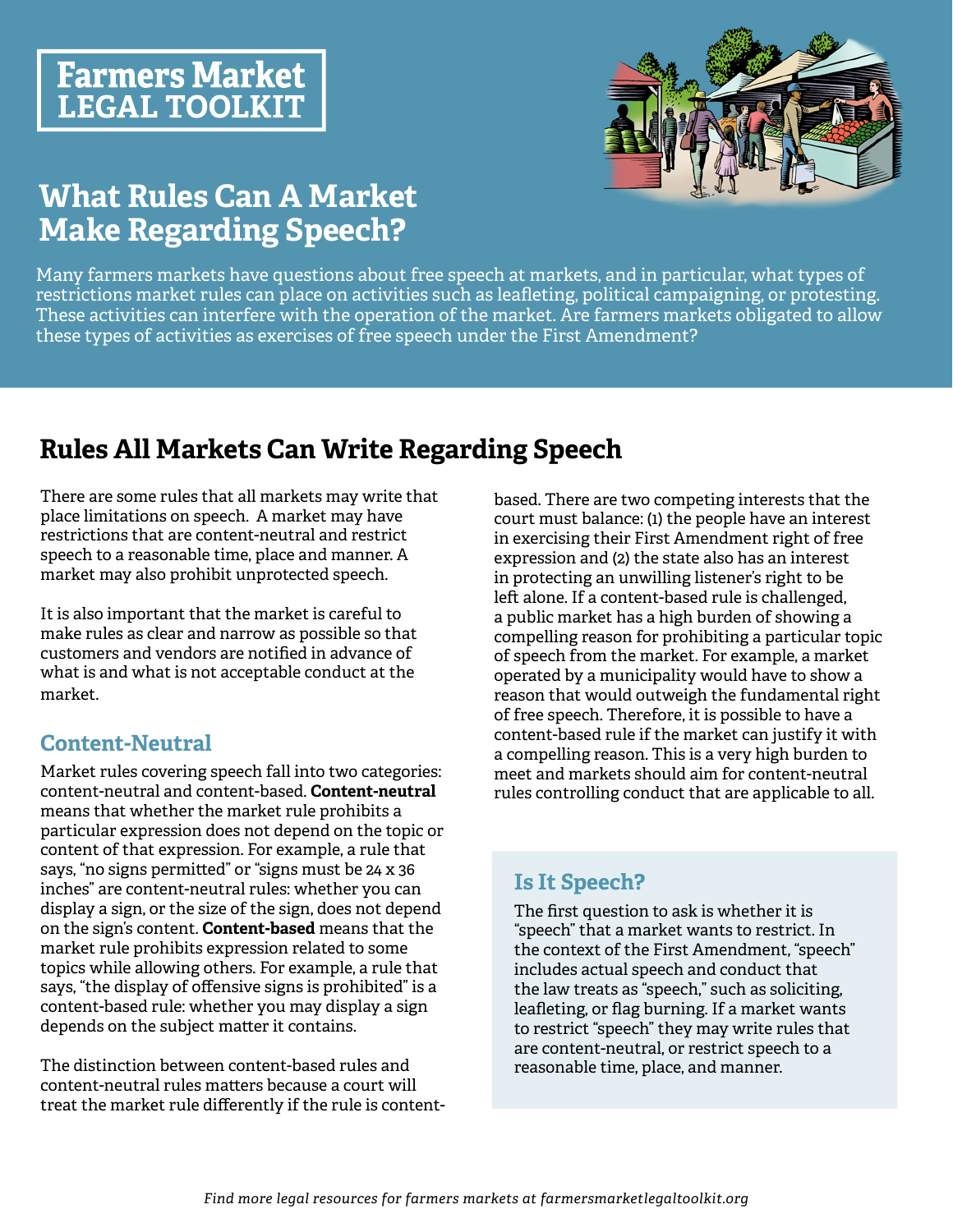### **Farmers Market LEGAL TOOLKIT**

## **Time, Place, and Manner Restrictions**

Most farmers markets take place in areas that the law may categorize as a **"traditional public forum."** A traditional public forum is an area that has traditionally been used for political speech, such as parks, streets, and sidewalks.

In a traditional public forum, a market may limit speech to a **reasonable time, place, and manner.**  When expression interferes with the routine activities of the market it is permissible to impose restrictions on the conduct, not the speech's content.

#### *For example:*

- A **time** restriction might be restricting speech when the market is setting up or closing down.
- A **place** restriction might include limiting speech to a designated area of the market or creating a buffer zone where speakers may not interfere with customers entering and exiting the market.
- A **manner** restriction could be restricting noise by prohibiting the use of megaphones.

The question of whether a market rule like this is **reasonable** depends on (1) whether the rule can be justified without reference to the content of the speech and (2) whether there are alternative ways for the speaker to communicate their message. For example, it is reasonable to prohibit speech in walkways because that would interfere with the overall functioning of the market. Interfering with the operation of the market is not related to the content of the speech and the speaker may go elsewhere to express themselves. A farmers market should consult a lawyer about what would constitute reasonable time, place, and manner restrictions for their market.

## **Unprotected Speech**

Markets may prohibit speech that falls into certain categories the First Amendment does not protect. Some of these categories are fighting words, true threats, advocacy of unlawful action, and obscenity. Fighting words are words that by their mere utterance would invoke an immediate breach of the peace. True threats are speech that is intended to intimidate a reasonable person into fear or apprehension of bodily harm or death. Advocacy of unlawful action is the direction to incite imminent lawless action and the likelihood of the listeners to follow the direction of the speaker. Obscenity is speech that has no social, artistic, or political value. What is considered obscene can vary from community to community, but it is something more extreme than merely "offensive" speech.

Speech that is illegal or misrepresentative is also not protected and may be prohibited from the market. Illegal speech includes advertisements of products or services that are not legal, such as illicit drugs. A farmers market manager should consult with a lawyer for further guidance as to whether certain speech may fall into an unprotected category.

While unprotected speech may be prohibited, a market must still have a compelling reason to justify a content-based limitation on speech. Additionally, these categories are very narrow. A market should be careful not to assume the speech they are limiting will be considered unprotected.

#### **Key Takeaways for Market Rules Regarding Speech**

**Market rules should be:**

- **• Specific enough that a customer or vendor would understand what activities are not allowed at the market.**
- **• Focused on how, when, and where customers and vendors may participate in speech activities, rather than what they can or cannot say.**
- **• Reasonable in restricting how, when, and where speech may take place.**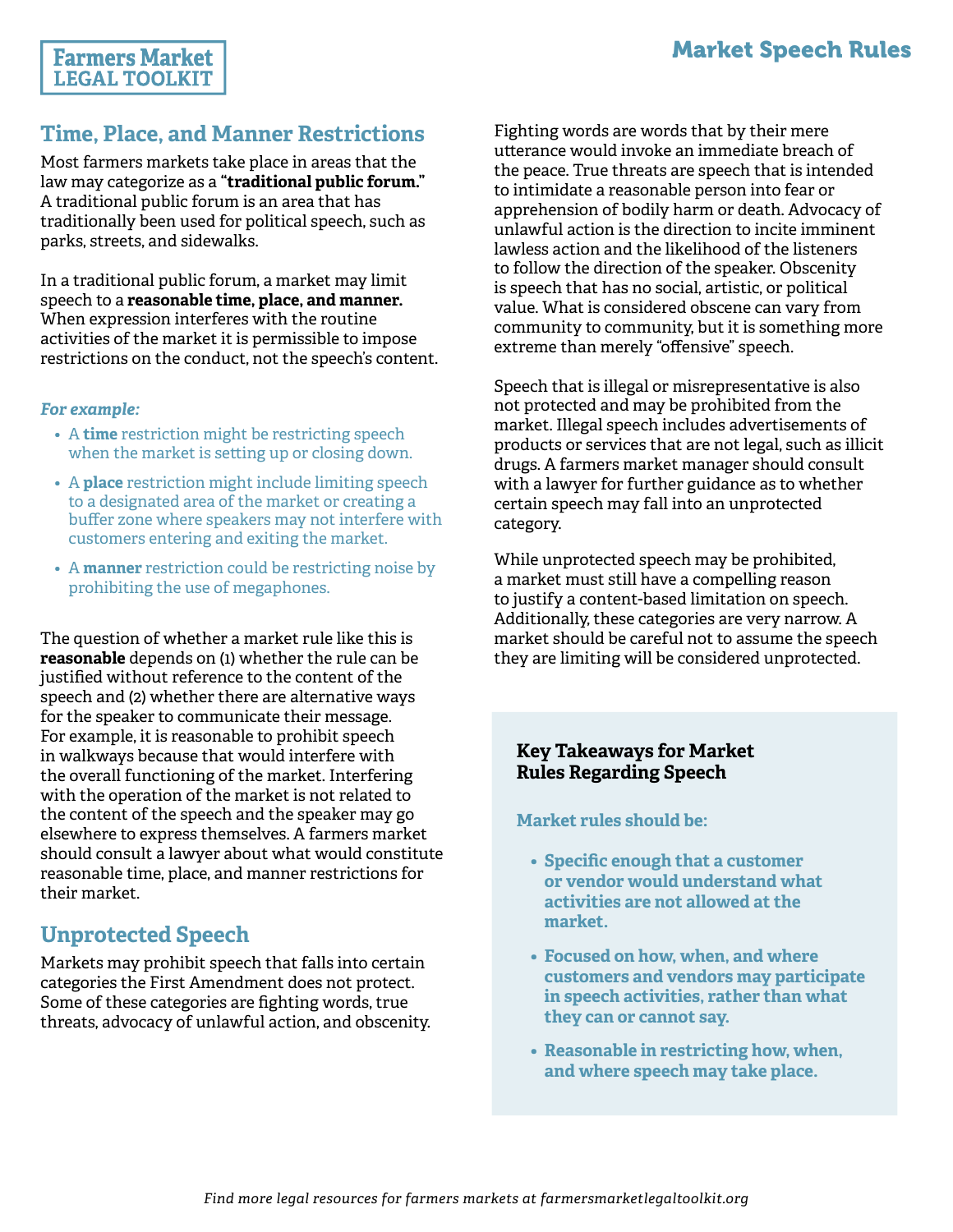# **Some Markets May Write More Restrictive Rules**

The types of rules discussed in the previous section can be implemented by any market. Some markets may also write more restrictive rules regarding speech. That depends in part on whether the market is publicly operated or privately operated. If a government entity runs the market, it is publicly operated. If a private business or organization runs the market, it is privately operated. If it is unclear which category your market falls under, you should follow the stricter set of requirements (those for publicly operated markets) to err on the side of caution. There are two instances when a market may write more restrictive rules. A market that is considered a nonpublic forum under the law may write content-based rules but not viewpoint-based rules. A private market may write any rules restricting speech provided they are not "entangled" with a government entity or serving a "public function." Notably, state law may impose additional obligations on private markets.

#### **Public Markets Held in Nonpublic Forums**

**Farmers Market LEGAL TOOLKIT** 

Some farmers markets may be held at a nonpublic forum. A nonpublic forum is public property that has historically not been designated as a place for political speech. For example, schools, jails, airports, and military bases are nonpublic forums. Some factors to consider when determining whether a space is a nonpublic forum are: whether it is a place for free expression, whether free speech interferes with what the location is used for, and whether free speech is the purpose of the location. Markets in nonpublic forums have broader discretion in their regulation of speech. Unlike traditional forums, nonpublic forums may have content-based rules but not viewpoint-based rules. **Viewpoint-based rules** allow expression about a particular topic, but prohibit expressing a particular view on that topic. For example, a viewpoint-based rule might say it is permissible to speak positively but not negatively about an elected official. These viewpoint distinctions are not permissible in a nonpublic forum.

It is not always easy to determine what type of forum applies to a particular market. For example, many farmers markets are held in parking lots. A parking lot may be considered a traditional public forum because it is open to the public like a street or sidewalk. On the other hand, parking lots may be considered nonpublic forums because parking lots are not historically a place for free speech; allowing free speech could greatly interfere with the parking lot's functioning, and free speech is not the primary purpose of the parking lot. Unlike most sidewalks or streets, a parking lot may be associated with a stand-alone store or set apart from known public areas with physical barriers or signs. For example, a parking lot could be set apart by landscaping, paving, or signs designating the space as a separate area for specific uses. Those may be reasons to consider it a nonpublic forum.

A farmers market manager should consult a lawyer for further guidance on whether their setting may be a traditional public forum or a nonpublic forum.

### **Private Markets**

Generally, the First Amendment does not apply to private entities. This means if a market is privately operated the market may write any rules they would like restricting speech. However, there are two exceptions where the Constitution does apply to private entities: when the private entity is "entangled" with a government entity, and when the private entity is performing a "public function." This means if a private market is "entangled" or serving a "public function" it may be limited to the content-neutral and reasonable time, place, and manner rules that all markets can implement. Additionally, state law may impose some obligations on private markets.

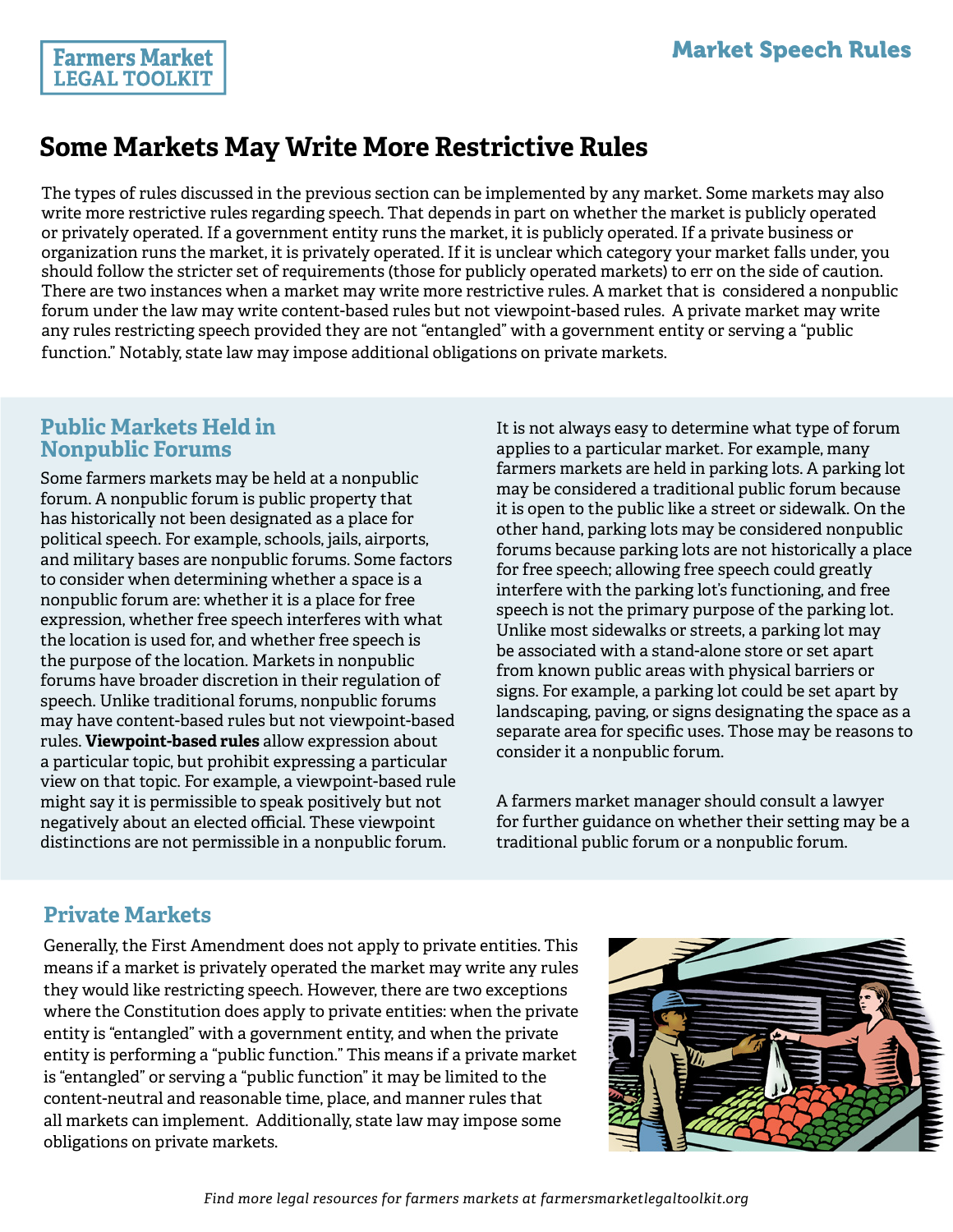#### **When is a private market entangled with a government entity?**

A privately-operated market may have to honor the right to free speech if it becomes "entangled" with a government entity. Entanglement may be found when the government affirmatively authorizes, encourages, or facilitates privately operated market activities. For example, some private markets are located on government property, or receive government subsidies, or are licensed by the government. Those may be close enough ties to consider the private market entangled with a government entity. Each of these practices alone is probably not enough to consider a market entangled, but they are factors to consider in determining whether entanglement exists. For example, receiving government grants by itself is not likely enough to show entanglement.

If the government were giving a grant with the intent to control or influence the independent authority of a private market then this might be closer to entanglement. A market may try to avoid entanglement with the following practices:

- Use only market volunteers or staff, not local police, to enforce internal speech restrictions (but having police officers present to enforce municipal laws is okay)
- Take sole responsibility for organizing, planning, and managing the market
- Operate with market funds, not municipal funds
- Reimburse the municipality for services (such as waste management)

Following these practices does not guarantee that a private market would not be considered entangled with a government entity. "Entanglement" is determined on a case-by-case basis. Consult a lawyer for further guidance on whether your private market's circumstances may lead to entanglement.

### **When is a private market serving a public function?**

A privately operated market may have to follow the rules for government-operated markets if it serves a "public function." Serving a public function means a private entity is performing a task that is traditionally governmental in nature. For example, town squares, business districts, and parks are traditionally seen as governmental in nature because the space is open to the public and is serving the community. While the Supreme Court has said town squares, parks, and business districts serve "public functions," shopping centers do not. This gives privately owned shopping centers the right to ask speakers to leave.

Whether a privately operated market is more like a town square (serving a public function) or a shopping center (not serving a public function) can be very unclear. One factor to consider is whether the market invites the public generally or invites them specifically to shop. A general invitation may include shopping and speaking or exchanging ideas, and makes it more likely that the market would be serving a public function. If the farmers market is open to the public generally, it is more like a town square. A specific invitation to the public only includes shopping for products being sold. If the market invites the public only to shop, the market is closer to being a shopping mall. It is best to consult with a lawyer as to whether the characteristics of your farmers market would be considered more like a town square or a shopping center.

Under federal law privately owned shopping centers do not have to honor free speech rights. However, some state constitutions recognize a right for the public to use shopping centers for free speech purposes. A privately operated market should consult with a lawyer for further guidance on what legal requirements its state constitution may impose on private markets.

*Find more legal resources for farmers markets at farmersmarketlegaltoolkit.org*









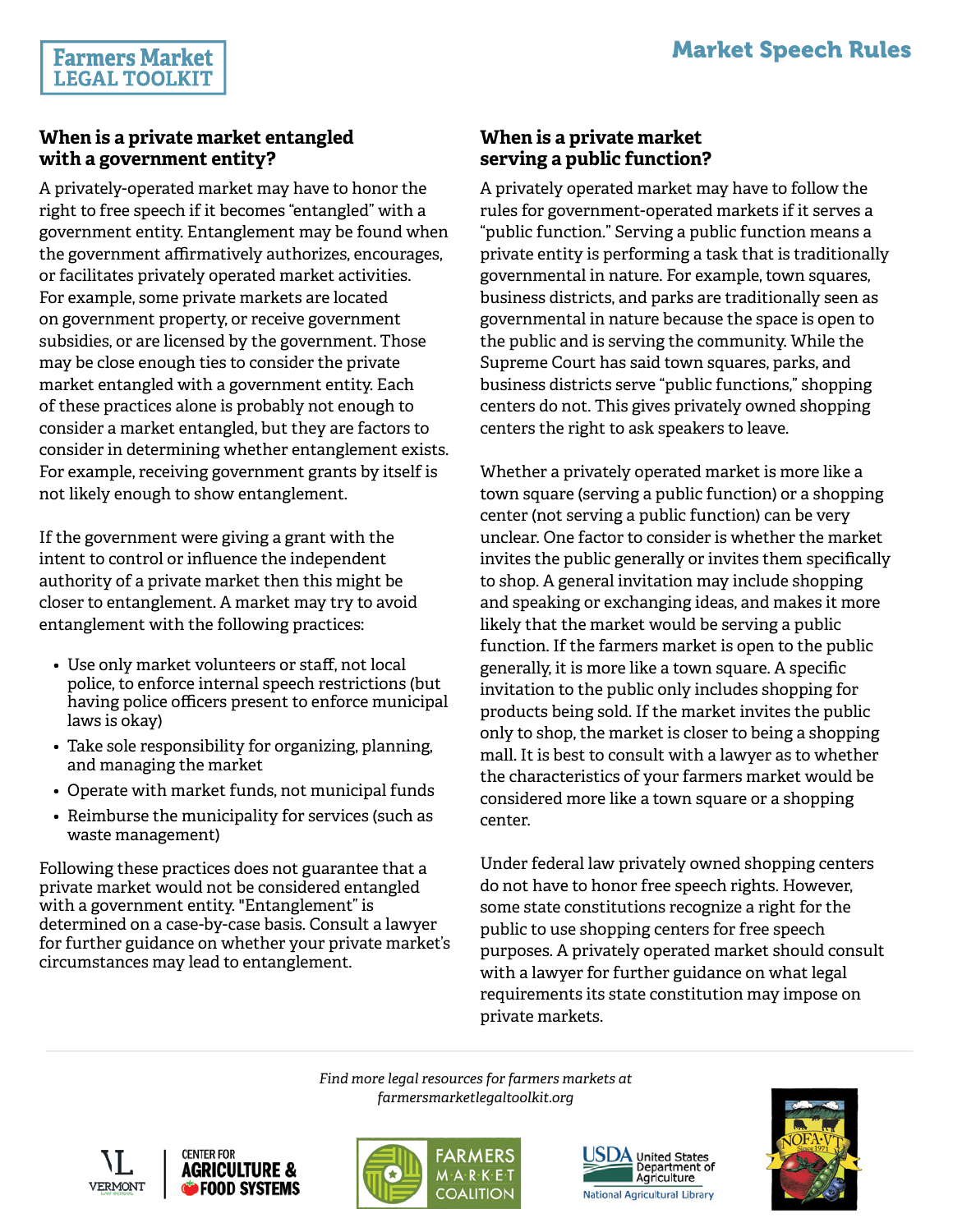#### **Any Market May Restrict the Following Types of Speech**

**Fighting words** are words that by the mere utterance would invoke an immediate breach of the peace.

**True threats** are speech that is intended to intimidate a reasonable person into fear or apprehension of bodily harm or death.

**Advocacy of unlawful action** is the direction to incite imminent lawless action and the likelihood of the listeners to follow the direction of the speaker.

**Obscenity** is speech that has no social, artistic, or political value. What is considered obscene can vary from community to community, but it is something more extreme than merely "offensive" speech.

**Speech that is illegal or misrepresentative** is also not protected and may be prohibited by the market.

**Illegal speech** includes advertisements of products or services that are not legal, such as illicit drugs. A farmers market manager should consult with a lawyer for further guidance as to whether certain speech may fall into an unprotected category.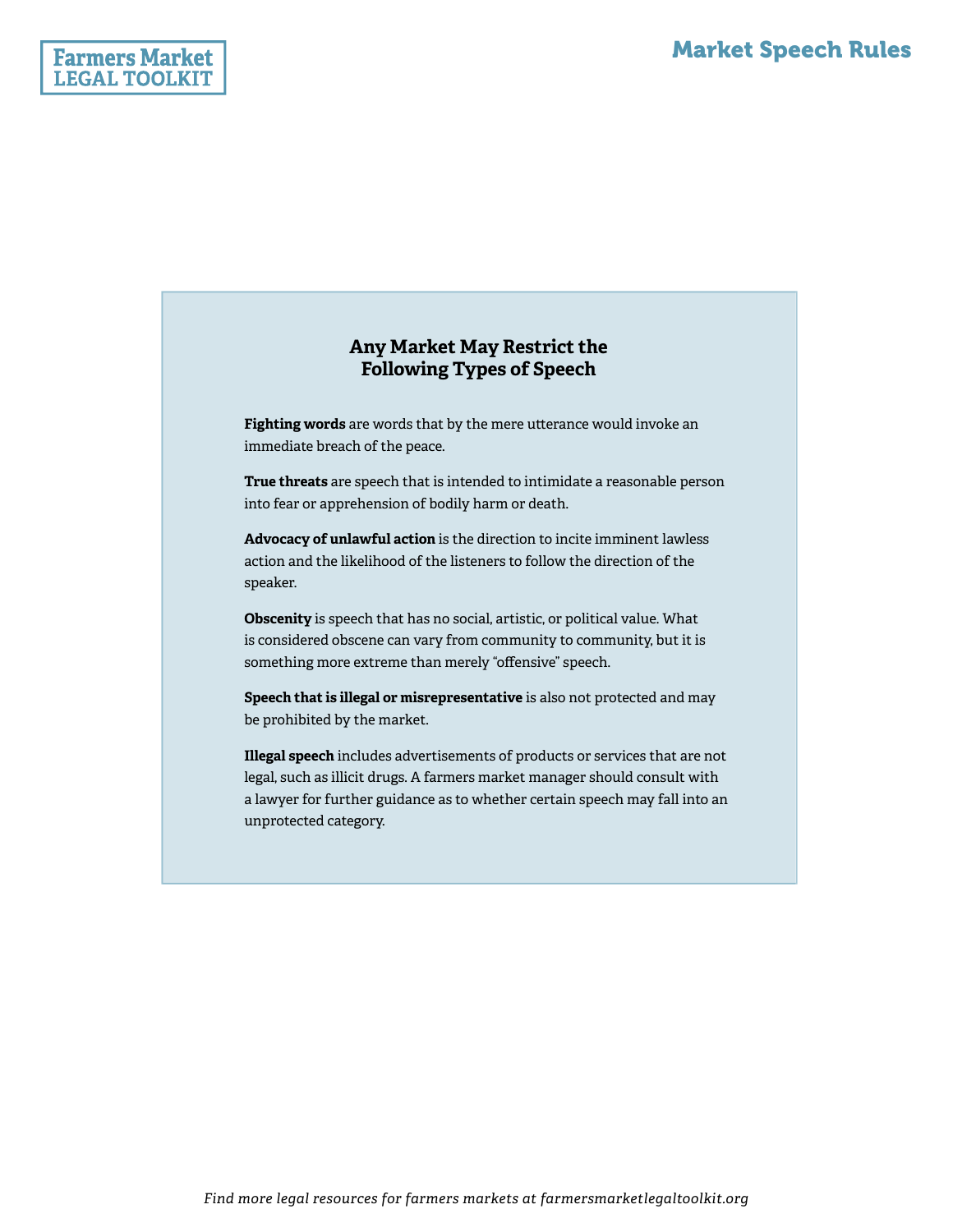

### **Decision Tree #1: Free Speech Rules Any Market May Write**

What activities can my market rules prohibit related to free speech?

Farmers markets may want to write rules to limit certain activities at their markets. Sometimes those rules might raise issues related to legal free speech protections. Use this decision tree to see what kinds of speech-related activities market rules can restrict.